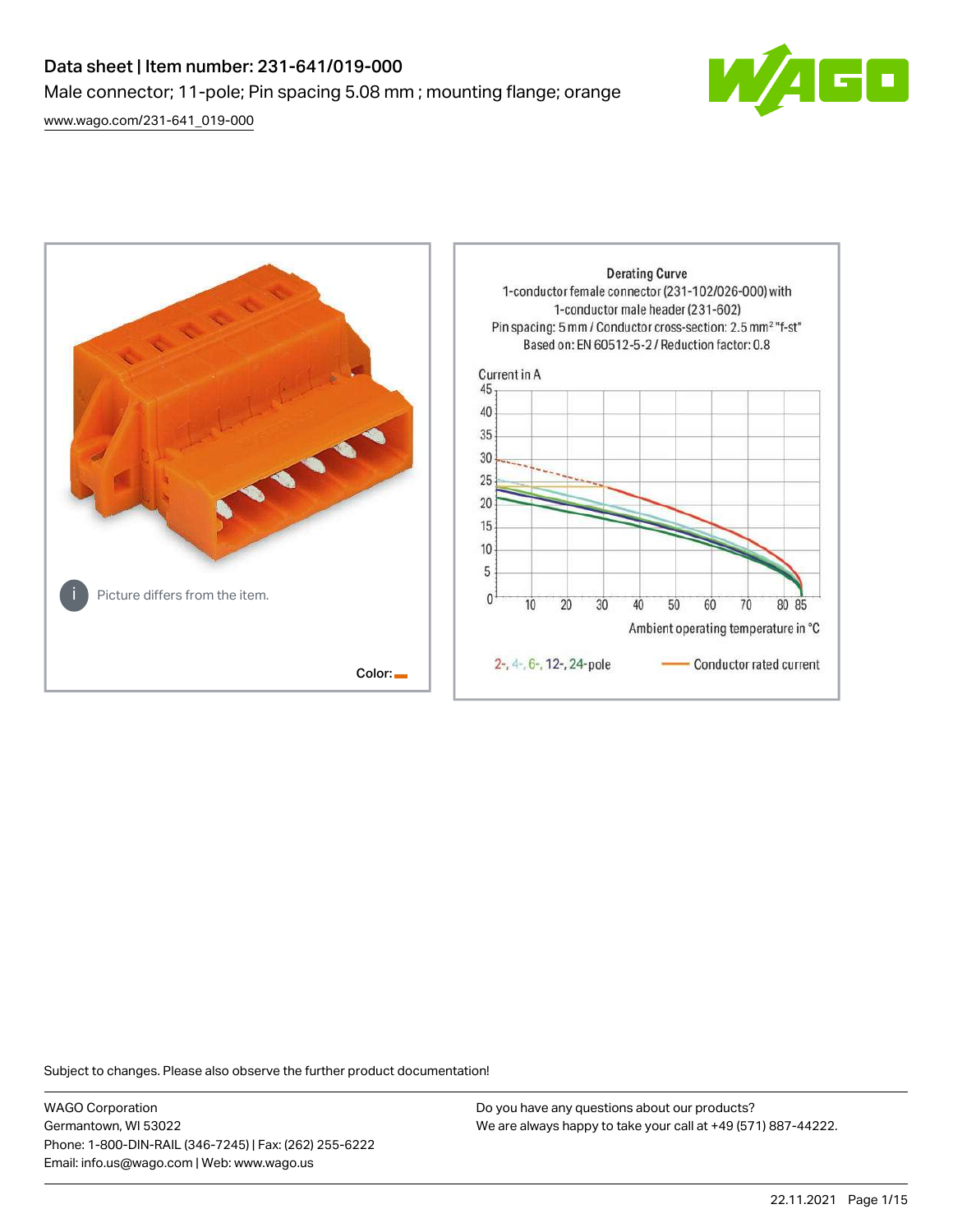



```
L = (pole no. -1) x pin spacing +8.2 mm
```
 $L_3 = L - 0.2$  mm

```
L_4 = L3 + 5.8 mm
```

```
L_{\rm g} = L3 + 11.8 mm
```
#### Item description

- $\blacksquare$ Universal connection for all conductor types
- Easy cable pre-assembly and on-unit wiring via vertical and horizontal CAGE CLAMP<sup>®</sup> actuation  $\blacksquare$

Subject to changes. Please also observe the further product documentation! For wire-to-wire and board-to-wire connections

WAGO Corporation Germantown, WI 53022 Phone: 1-800-DIN-RAIL (346-7245) | Fax: (262) 255-6222 Email: info.us@wago.com | Web: www.wago.us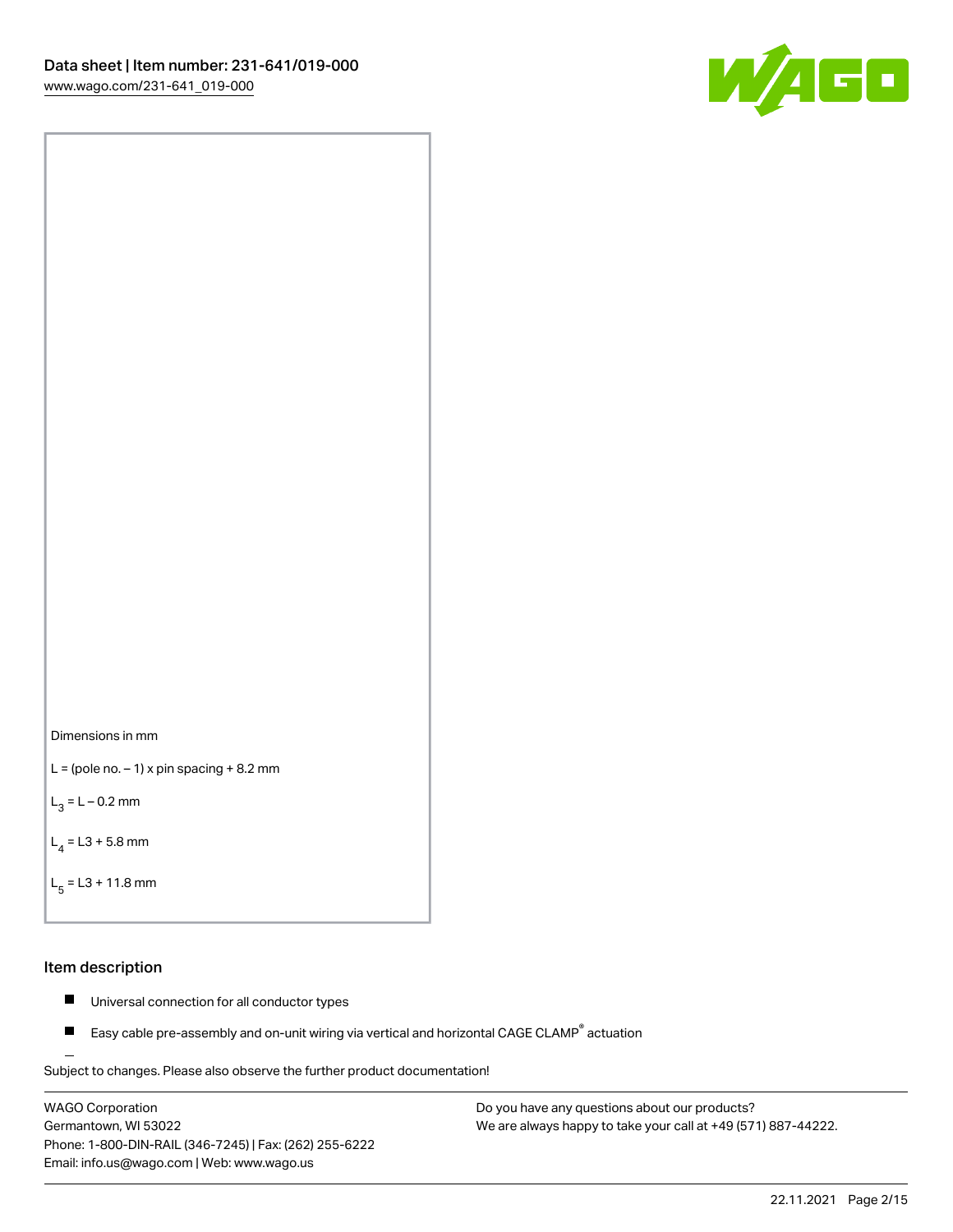

- **For wire-to-wire and board-to-wire connections**
- $\blacksquare$ Versions available with snap-in mounting feet or flanges for panel or through-panel mounting
- $\blacksquare$ With coding fingers

# Data

## Notes

| Safety information 1 | The MCS-MULTI CONNECTION SYSTEM includes connectors<br>without breaking capacity in accordance with DIN EN 61984. When<br>used as intended, these connectors must not be connected<br>/disconnected when live or under load. The circuit design should<br>ensure header pins, which can be touched, are not live when<br>unmated. |
|----------------------|-----------------------------------------------------------------------------------------------------------------------------------------------------------------------------------------------------------------------------------------------------------------------------------------------------------------------------------|
| Variants:            | Other pole numbers<br>Gold-plated or partially gold-plated contact surfaces<br>Other versions (or variants) can be requested from WAGO Sales or<br>configured at https://configurator.wago.com/                                                                                                                                   |

# Electrical data

## IEC Approvals

| Ratings per                 | IEC/EN 60664-1                                                        |
|-----------------------------|-----------------------------------------------------------------------|
| Rated voltage (III / 3)     | 320 V                                                                 |
| Rated surge voltage (III/3) | 4 <sub>k</sub> V                                                      |
| Rated voltage (III/2)       | 320 V                                                                 |
| Rated surge voltage (III/2) | 4 <sub>k</sub> V                                                      |
| Nominal voltage (II/2)      | 630 V                                                                 |
| Rated surge voltage (II/2)  | 4 <sub>k</sub> V                                                      |
| Rated current               | 12A                                                                   |
| Legend (ratings)            | $(III / 2)$ $\triangle$ Overvoltage category III / Pollution degree 2 |

## UL Approvals

| Approvals per                  | UL 1059 |
|--------------------------------|---------|
| Rated voltage UL (Use Group B) | 300 V   |
| Rated current UL (Use Group B) | 15 A    |
| Rated voltage UL (Use Group D) | 300 V   |
| Rated current UL (Use Group D) | 10 A    |

Subject to changes. Please also observe the further product documentation!

| <b>WAGO Corporation</b>                                | Do you have any questions about our products?                 |
|--------------------------------------------------------|---------------------------------------------------------------|
| Germantown, WI 53022                                   | We are always happy to take your call at +49 (571) 887-44222. |
| Phone: 1-800-DIN-RAIL (346-7245)   Fax: (262) 255-6222 |                                                               |
| Email: info.us@wago.com   Web: www.wago.us             |                                                               |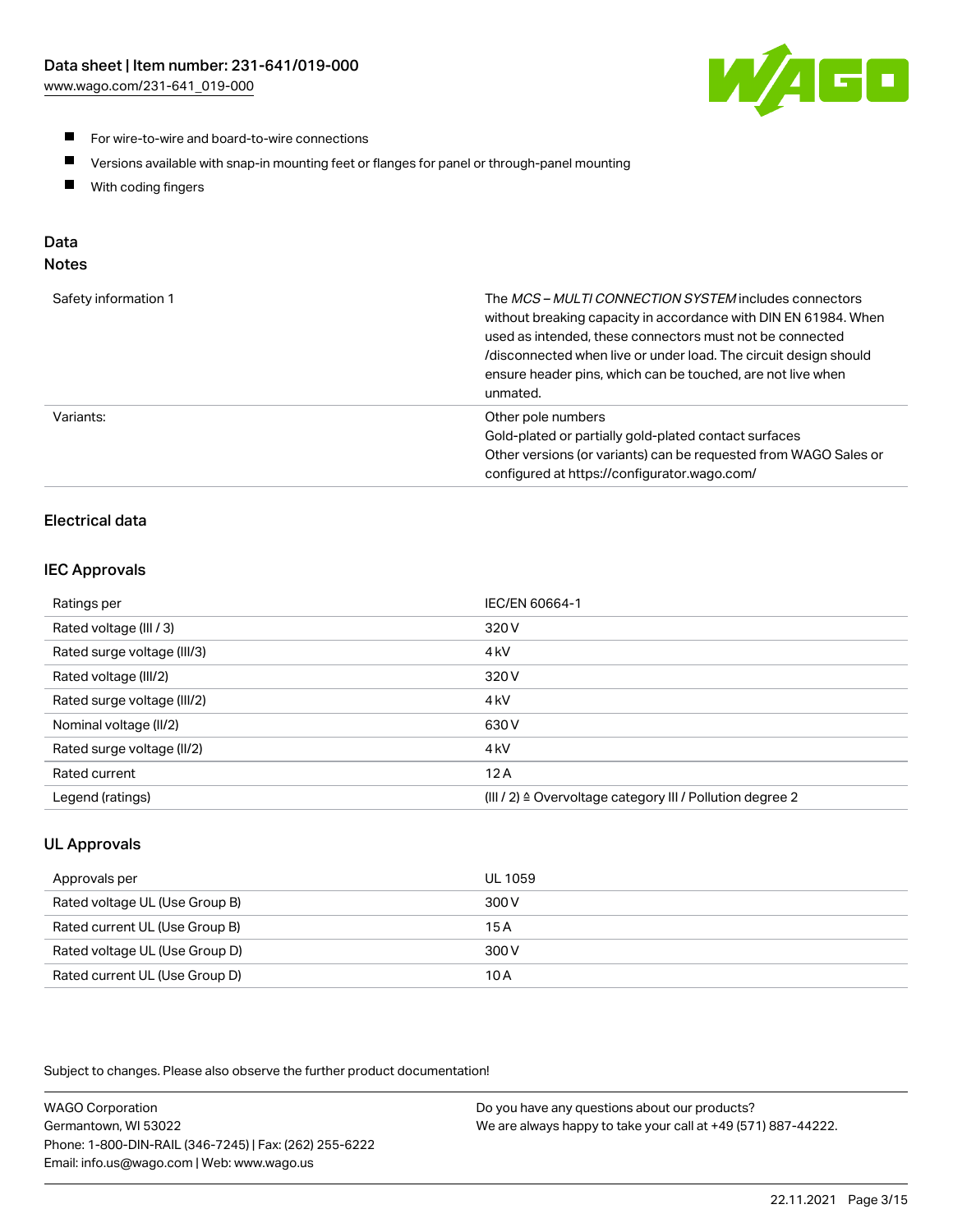

#### Ratings per UL

| Rated voltage UL 1977 | 600 V |
|-----------------------|-------|
| Rated current UL 1977 | 1 E   |

#### CSA Approvals

| Approvals per                   | CSA   |
|---------------------------------|-------|
| Rated voltage CSA (Use Group B) | 300 V |
| Rated current CSA (Use Group B) | 15 A  |
| Rated voltage CSA (Use Group D) | 300 V |
| Rated current CSA (Use Group D) | 10 A  |

#### Connection data

| Total number of connection points |  |
|-----------------------------------|--|
| Total number of potentials        |  |
| Number of connection types        |  |
| Number of levels                  |  |

#### Connection 1

| Connection technology                             | CAGE CLAMP <sup>®</sup>                 |
|---------------------------------------------------|-----------------------------------------|
| Actuation type                                    | Operating tool                          |
| Solid conductor                                   | $0.082.5$ mm <sup>2</sup> / 28  12 AWG  |
| Fine-stranded conductor                           | $0.08$ 2.5 mm <sup>2</sup> / 28  12 AWG |
| Fine-stranded conductor; with insulated ferrule   | $0.251.5$ mm <sup>2</sup>               |
| Fine-stranded conductor; with uninsulated ferrule | $0.252.5$ mm <sup>2</sup>               |
| Strip length                                      | 89 mm / 0.31  0.35 inch                 |
| Number of poles                                   | 11                                      |
| Conductor entry direction to mating direction     | 0°                                      |

## Physical data

| Pin spacing | 5.08 mm / 0.2 inch    |
|-------------|-----------------------|
| Width       | 70.68 mm / 2.783 inch |
| Height      | 14.3 mm / 0.563 inch  |
| Depth       | 27.5 mm / 1.083 inch  |

Subject to changes. Please also observe the further product documentation!

WAGO Corporation Germantown, WI 53022 Phone: 1-800-DIN-RAIL (346-7245) | Fax: (262) 255-6222 Email: info.us@wago.com | Web: www.wago.us Do you have any questions about our products? We are always happy to take your call at +49 (571) 887-44222.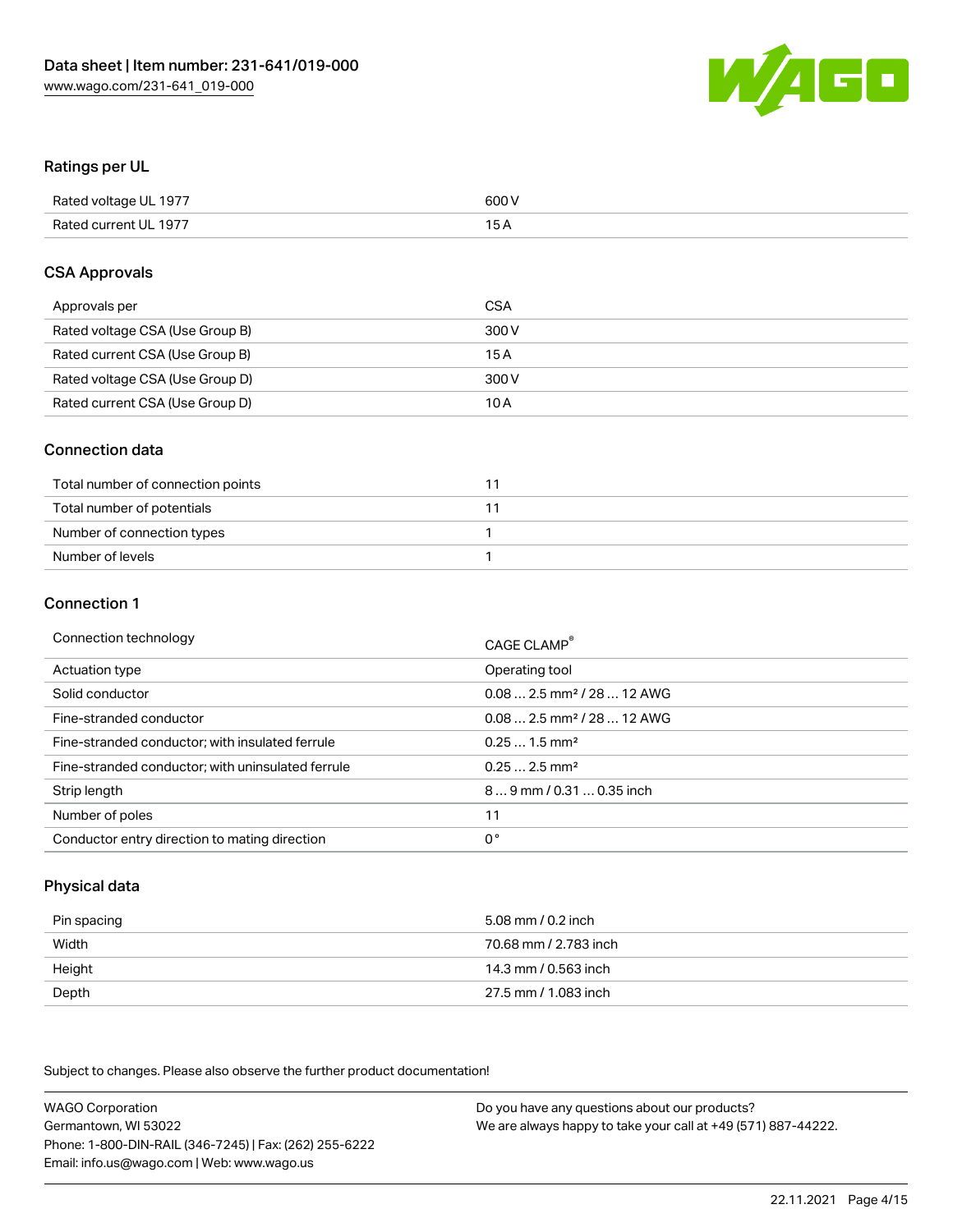

#### Mechanical data

| Mounting type | Mounting flange       |
|---------------|-----------------------|
| Mounting type | Feed-through mounting |
|               | Panel mounting        |

#### Plug-in connection

| Contact type (pluggable connector) | Male connector/plug |
|------------------------------------|---------------------|
| Connector (connection type)        | for conductor       |
| Mismating protection               | No                  |
| Locking of plug-in connection      | Without             |

## Material data

| Color                       | orange                                |
|-----------------------------|---------------------------------------|
| Material group              |                                       |
| Insulation material         | Polyamide (PA66)                      |
| Flammability class per UL94 | V <sub>0</sub>                        |
| Clamping spring material    | Chrome nickel spring steel (CrNi)     |
| Contact material            | Electrolytic copper $(E_{\text{Cl}})$ |
| Contact plating             | tin-plated                            |
| Fire load                   | 0.305 MJ                              |
| Weight                      | 17.8 <sub>g</sub>                     |
|                             |                                       |

## Environmental requirements

| Limit temperature range<br>. | +100 °C<br>-60 |  |
|------------------------------|----------------|--|
|------------------------------|----------------|--|

## Commercial data

| Product Group         | 3 (Multi Conn. System) |
|-----------------------|------------------------|
| PU (SPU)              | 25 Stück               |
| Packaging type        | box                    |
| Country of origin     | DE.                    |
| <b>GTIN</b>           | 4044918260664          |
| Customs tariff number | 8536694040             |

## Approvals / Certificates

#### Country specific Approvals

Subject to changes. Please also observe the further product documentation!

| <b>WAGO Corporation</b>                                | Do you have any questions about our products?                 |
|--------------------------------------------------------|---------------------------------------------------------------|
| Germantown, WI 53022                                   | We are always happy to take your call at +49 (571) 887-44222. |
| Phone: 1-800-DIN-RAIL (346-7245)   Fax: (262) 255-6222 |                                                               |
| Email: info.us@wago.com   Web: www.wago.us             |                                                               |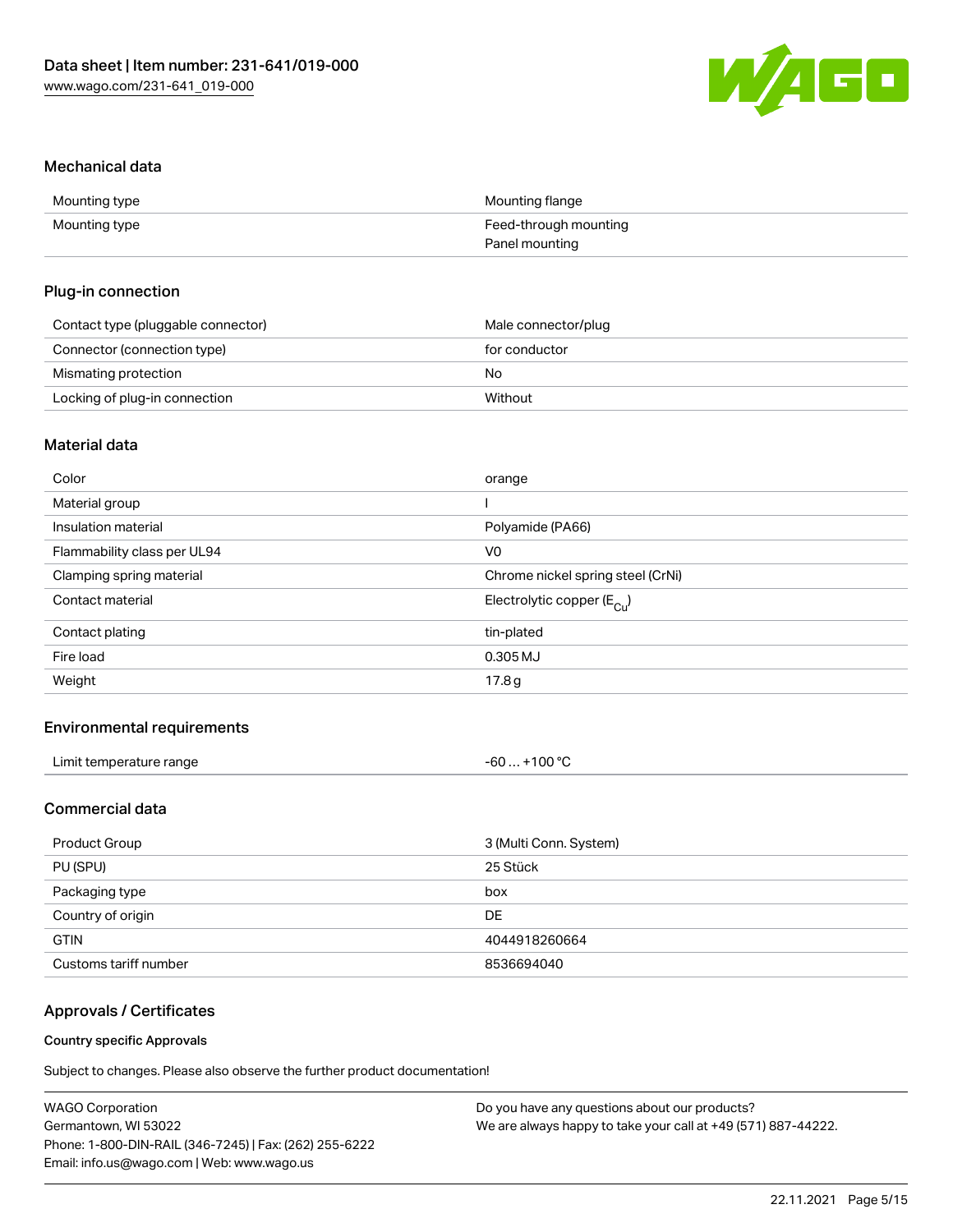

| Logo                  | Approval                                                | <b>Additional Approval Text</b> | Certificate<br>name                |
|-----------------------|---------------------------------------------------------|---------------------------------|------------------------------------|
|                       | CB<br>DEKRA Certification B.V.                          | IEC 61984                       | NL-39756                           |
|                       | <b>CSA</b><br>DEKRA Certification B.V.                  | C22.2                           | 1466354                            |
| EMA<br>EUR            | <b>KEMA/KEUR</b><br>DEKRA Certification B.V.            | EN 61984                        | 2190761.01                         |
| <b>Ship Approvals</b> |                                                         |                                 |                                    |
| Logo                  | Approval                                                | <b>Additional Approval Text</b> | Certificate<br>name                |
|                       | <b>ABS</b><br>American Bureau of Shipping               |                                 | $19 -$<br>HG1869876-<br><b>PDA</b> |
|                       | <b>BV</b><br>Bureau Veritas S.A.                        | IEC 60998                       | 11915/D0<br><b>BV</b>              |
|                       | <b>DNV GL</b><br>Det Norske Veritas, Germanischer Lloyd | $\overline{a}$                  | TAE000016Z                         |
| <b>UL-Approvals</b>   |                                                         |                                 |                                    |
| Logo                  | Approval                                                | <b>Additional Approval Text</b> | Certificate<br>name                |
|                       | UL<br>UL International Germany GmbH                     | <b>UL 1977</b>                  | E45171                             |
|                       | <b>UR</b><br>Underwriters Laboratories Inc.             | <b>UL 1059</b>                  | E45172                             |

Subject to changes. Please also observe the further product documentation!

WAGO Corporation Germantown, WI 53022 Phone: 1-800-DIN-RAIL (346-7245) | Fax: (262) 255-6222 Email: info.us@wago.com | Web: www.wago.us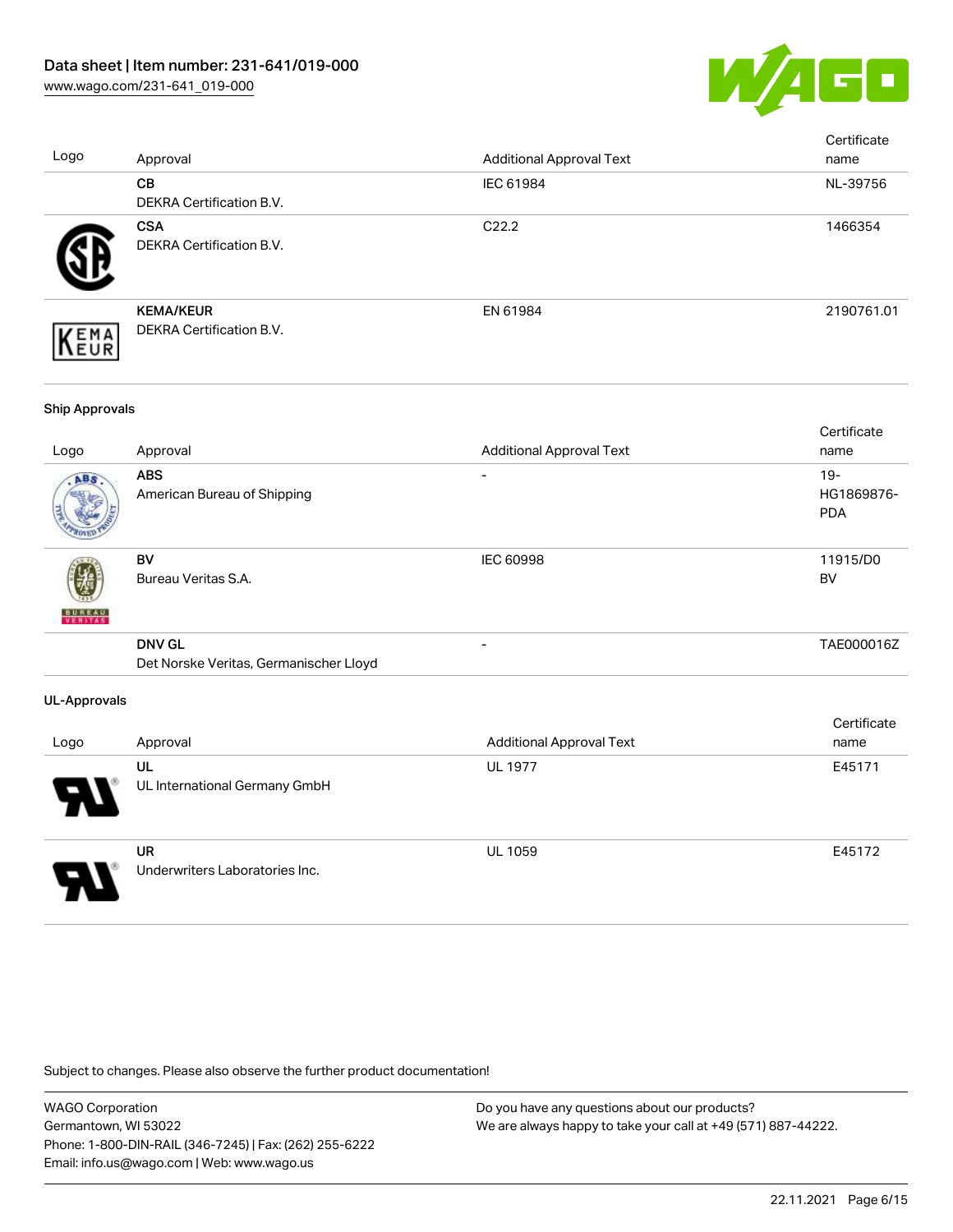

#### **Counterpart**

#### Item no.231-311/026-000

1-conductor female connector; CAGE CLAMP®; 2.5 mm²; Pin spacing 5.08 mm; 11-pole; 2,50 mm²; orange [www.wago.com/231-311/026-](https://www.wago.com/231-311/026-000) [000](https://www.wago.com/231-311/026-000)



## Item no.232-271

THT female header; angled; Pin spacing 5.08 mm; 11-pole; 0.6 x 1.0 mm solder pin; orange [www.wago.com/232-271](https://www.wago.com/232-271)

| ltem no.232-171                                                                            |                      |
|--------------------------------------------------------------------------------------------|----------------------|
| THT female header; straight; Pin spacing 5.08 mm; 11-pole; 0.6 x 1.0 mm solder pin; orange | www.wago.com/232-171 |

#### Optional accessories

| Insulations stops   |                                                                                                                                                                                                 |                                  |
|---------------------|-------------------------------------------------------------------------------------------------------------------------------------------------------------------------------------------------|----------------------------------|
| Insulation stop     |                                                                                                                                                                                                 |                                  |
|                     | Item no.: 231-672<br>Insulation stop; 0.75 - 1 mm <sup>2</sup> ; dark gray                                                                                                                      | www.wago.com/231-672             |
|                     | Item no.: 231-670<br>Insulation stop; 0.08-0.2 mm <sup>2</sup> / 0.2 mm <sup>2</sup> "s"; white                                                                                                 | www.wago.com/231-670             |
|                     | Item no.: 231-671<br>Insulation stop; 0.25 - 0.5 mm <sup>2</sup> ; light gray                                                                                                                   | www.wago.com/231-671             |
| Marking accessories |                                                                                                                                                                                                 |                                  |
| Marking strip       |                                                                                                                                                                                                 |                                  |
|                     | Item no.: 210-331/508-103<br>Marking strips; as a DIN A4 sheet; MARKED; 1-12 (200x); Height of marker strip: 2.3 mm/0.091 in; Strip<br>length 182 mm; Horizontal marking; Self-adhesive; white  | www.wago.com/210-331<br>/508-103 |
|                     | Item no.: 210-331/508-104<br>Marking strips; as a DIN A4 sheet; MARKED; 13-24 (200x); Height of marker strip: 2.3 mm/0.091 in; Strip<br>length 182 mm; Horizontal marking; Self-adhesive; white | www.wago.com/210-331<br>/508-104 |
|                     | Item no.: 210-332/508-202<br>Marking strips; as a DIN A4 sheet; MARKED; 1-16 (160x); Height of marker strip: 3 mm; Strip length 182<br>mm; Horizontal marking; Self-adhesive; white             | www.wago.com/210-332<br>/508-202 |
|                     | Item no.: 210-332/508-204<br>Marking strips; as a DIN A4 sheet; MARKED; 17-32 (160x); Height of marker strip: 3 mm; Strip length<br>182 mm; Horizontal marking; Self-adhesive; white            | www.wago.com/210-332<br>/508-204 |

Subject to changes. Please also observe the further product documentation!

WAGO Corporation Germantown, WI 53022 Phone: 1-800-DIN-RAIL (346-7245) | Fax: (262) 255-6222 Email: info.us@wago.com | Web: www.wago.us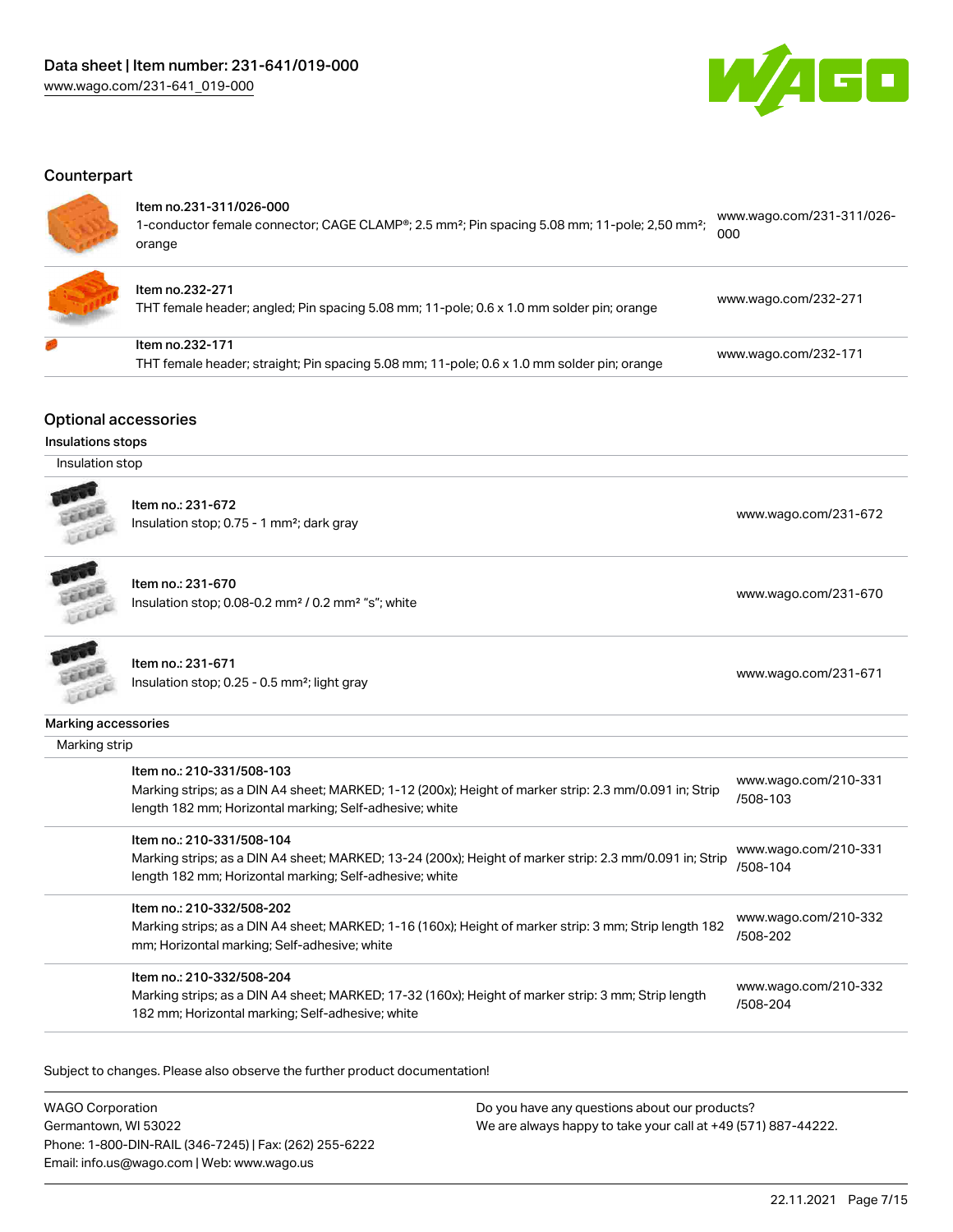Email: info.us@wago.com | Web: www.wago.us



|                                                 | Item no.: 210-332/508-206<br>Marking strips; as a DIN A4 sheet; MARKED; 33-48 (160x); Height of marker strip: 3 mm; Strip length<br>182 mm; Horizontal marking; Self-adhesive; white | www.wago.com/210-332<br>/508-206 |
|-------------------------------------------------|--------------------------------------------------------------------------------------------------------------------------------------------------------------------------------------|----------------------------------|
|                                                 | Item no.: 210-332/508-205<br>Marking strips; as a DIN A4 sheet; MARKED; 1-32 (80x); Height of marker strip: 3 mm; Strip length 182<br>mm; Horizontal marking; Self-adhesive; white   | www.wago.com/210-332<br>/508-205 |
| Jumpers                                         |                                                                                                                                                                                      |                                  |
| Jumper                                          |                                                                                                                                                                                      |                                  |
|                                                 | Item no.: 231-905<br>Jumper; for conductor entry; 5-way; insulated; gray                                                                                                             | www.wago.com/231-905             |
|                                                 | Item no.: 231-903<br>Jumper; for conductor entry; 3-way; insulated; gray                                                                                                             | www.wago.com/231-903             |
|                                                 | ltem no.: 231-907<br>Jumper; for conductor entry; 7-way; insulated; gray                                                                                                             | www.wago.com/231-907             |
|                                                 | Item no.: 231-910<br>Jumper; for conductor entry; 10-way; insulated; gray                                                                                                            | www.wago.com/231-910             |
|                                                 | Item no.: 231-902<br>Jumper; for conductor entry; 2-way; insulated; gray                                                                                                             | www.wago.com/231-902             |
| <b>Ferrules</b>                                 |                                                                                                                                                                                      |                                  |
| Ferrule                                         |                                                                                                                                                                                      |                                  |
|                                                 | Item no.: 216-101<br>Ferrule; Sleeve for 0.5 mm <sup>2</sup> / AWG 22; uninsulated; electro-tin plated; silver-colored                                                               | www.wago.com/216-101             |
|                                                 | Item no.: 216-104<br>Ferrule; Sleeve for 1.5 mm <sup>2</sup> / AWG 16; uninsulated; electro-tin plated; silver-colored                                                               | www.wago.com/216-104             |
|                                                 | Item no.: 216-106<br>Ferrule; Sleeve for 2.5 mm <sup>2</sup> / AWG 14; uninsulated; electro-tin plated; silver-colored                                                               | www.wago.com/216-106             |
|                                                 | Item no.: 216-102<br>Ferrule; Sleeve for 0.75 mm <sup>2</sup> / AWG 20; uninsulated; electro-tin plated; silver-colored                                                              | www.wago.com/216-102             |
|                                                 | Item no.: 216-103<br>Ferrule; Sleeve for 1 mm <sup>2</sup> / AWG 18; uninsulated; electro-tin plated                                                                                 | www.wago.com/216-103             |
|                                                 | Item no.: 216-123<br>Ferrule; Sleeve for 1 mm <sup>2</sup> / AWG 18; uninsulated; electro-tin plated; silver-colored                                                                 | www.wago.com/216-123             |
|                                                 | Item no.: 216-122<br>Ferrule; Sleeve for 0.75 mm <sup>2</sup> / AWG 20; uninsulated; electro-tin plated; silver-colored                                                              | www.wago.com/216-122             |
|                                                 | Item no.: 216-124<br>Ferrule; Sleeve for 1.5 mm <sup>2</sup> / AWG 16; uninsulated; electro-tin plated                                                                               | www.wago.com/216-124             |
|                                                 | Item no.: 216-142<br>Ferrule; Sleeve for 0.75 mm <sup>2</sup> / 18 AWG; uninsulated; electro-tin plated; electrolytic copper; gastight                                               | www.wago.com/216-142             |
|                                                 | Subject to changes. Please also observe the further product documentation!                                                                                                           |                                  |
| <b>WAGO Corporation</b><br>Germantown, WI 53022 | Do you have any questions about our products?<br>We are always happy to take your call at +49 (571) 887-44222.                                                                       |                                  |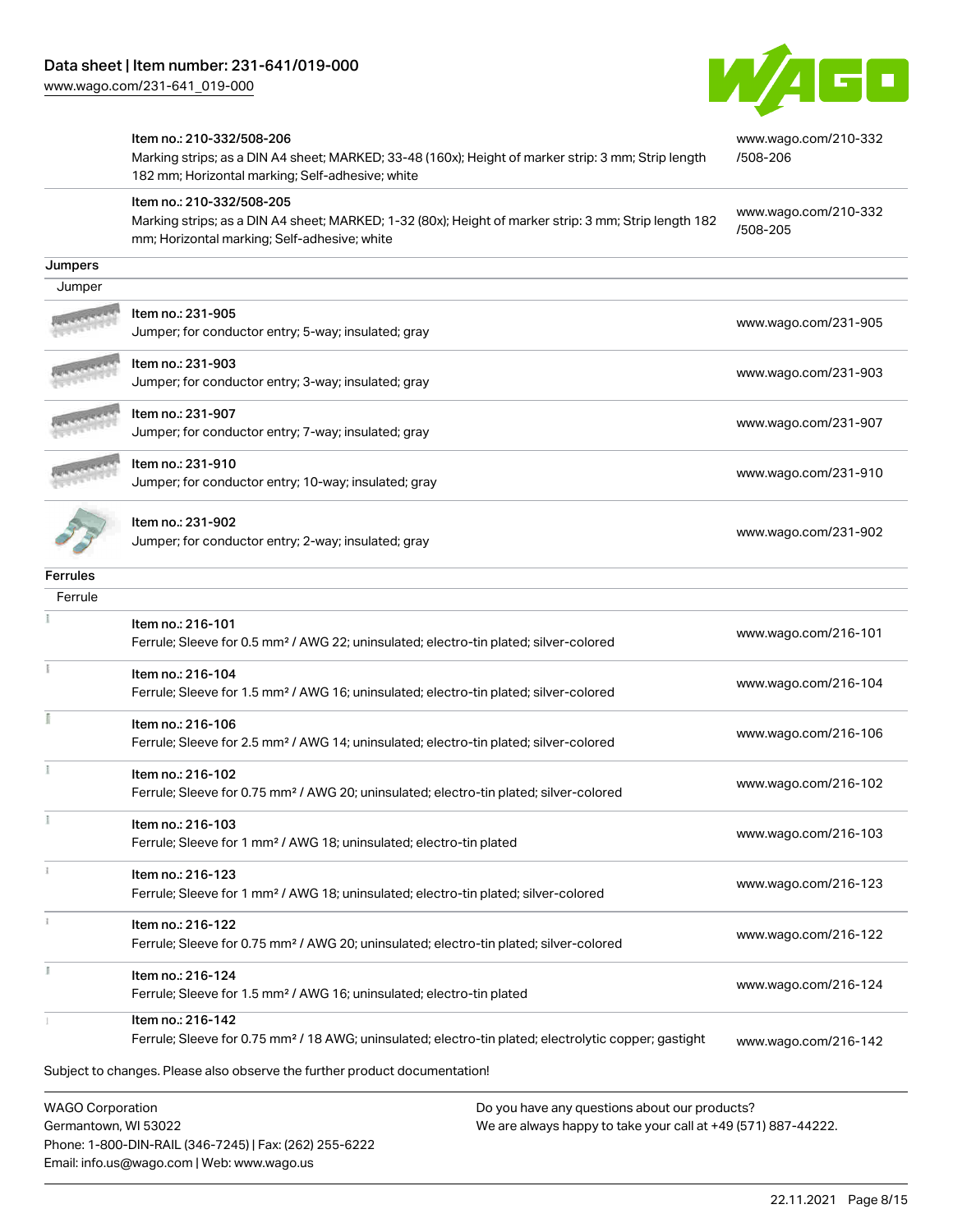# Data sheet | Item number: 231-641/019-000

[www.wago.com/231-641\\_019-000](http://www.wago.com/231-641_019-000)



crimped; acc. to DIN 46228, Part 1/08.92

|   | Item no.: 216-132<br>Ferrule; Sleeve for 0.34 mm <sup>2</sup> / AWG 24; uninsulated; electro-tin plated                                                                                           | www.wago.com/216-132 |
|---|---------------------------------------------------------------------------------------------------------------------------------------------------------------------------------------------------|----------------------|
|   | Item no.: 216-121<br>Ferrule; Sleeve for 0.5 mm <sup>2</sup> / AWG 22; uninsulated; electro-tin plated; silver-colored                                                                            | www.wago.com/216-121 |
|   | Item no.: 216-143<br>Ferrule; Sleeve for 1 mm <sup>2</sup> / AWG 18; uninsulated; electro-tin plated; electrolytic copper; gastight<br>crimped; acc. to DIN 46228, Part 1/08.92                   | www.wago.com/216-143 |
|   | Item no.: 216-131<br>Ferrule; Sleeve for 0.25 mm <sup>2</sup> / AWG 24; uninsulated; electro-tin plated; silver-colored                                                                           | www.wago.com/216-131 |
|   | Item no.: 216-141<br>Ferrule; Sleeve for 0.5 mm <sup>2</sup> / 20 AWG; uninsulated; electro-tin plated; electrolytic copper; gastight<br>crimped; acc. to DIN 46228, Part 1/08.92                 | www.wago.com/216-141 |
|   | Item no.: 216-152<br>Ferrule; Sleeve for 0.34 mm <sup>2</sup> / AWG 24; uninsulated; electro-tin plated                                                                                           | www.wago.com/216-152 |
|   | Item no.: 216-203<br>Ferrule; Sleeve for 1 mm <sup>2</sup> / AWG 18; insulated; electro-tin plated; red                                                                                           | www.wago.com/216-203 |
|   | Item no.: 216-202<br>Ferrule; Sleeve for 0.75 mm <sup>2</sup> / 18 AWG; insulated; electro-tin plated; gray                                                                                       | www.wago.com/216-202 |
|   | Item no.: 216-151<br>Ferrule; Sleeve for 0.25 mm <sup>2</sup> / AWG 24; uninsulated; electro-tin plated                                                                                           | www.wago.com/216-151 |
| 1 | Item no.: 216-204<br>Ferrule; Sleeve for 1.5 mm <sup>2</sup> / AWG 16; insulated; electro-tin plated; black                                                                                       | www.wago.com/216-204 |
|   | Item no.: 216-144<br>Ferrule; Sleeve for 1.5 mm <sup>2</sup> / AWG 16; uninsulated; electro-tin plated; electrolytic copper; gastight<br>crimped; acc. to DIN 46228, Part 1/08.92; silver-colored | www.wago.com/216-144 |
|   | Item no.: 216-201<br>Ferrule; Sleeve for 0.5 mm <sup>2</sup> / 20 AWG; insulated; electro-tin plated; white                                                                                       | www.wago.com/216-201 |
|   | Item no.: 216-223<br>Ferrule; Sleeve for 1 mm <sup>2</sup> / AWG 18; insulated; electro-tin plated; red                                                                                           | www.wago.com/216-223 |
|   | Item no.: 216-241<br>Ferrule; Sleeve for 0.5 mm <sup>2</sup> / 20 AWG; insulated; electro-tin plated; electrolytic copper; gastight<br>crimped; acc. to DIN 46228, Part 4/09.90; white            | www.wago.com/216-241 |
|   | Item no.: 216-242<br>Ferrule; Sleeve for 0.75 mm <sup>2</sup> / 18 AWG; insulated; electro-tin plated; electrolytic copper; gastight<br>crimped; acc. to DIN 46228, Part 4/09.90; gray            | www.wago.com/216-242 |
|   | Item no.: 216-222<br>Ferrule; Sleeve for 0.75 mm <sup>2</sup> / 18 AWG; insulated; electro-tin plated; gray                                                                                       | www.wago.com/216-222 |
|   | Item no.: 216-221<br>Ferrule; Sleeve for 0.5 mm <sup>2</sup> / 20 AWG; insulated; electro-tin plated; white                                                                                       | www.wago.com/216-221 |

Subject to changes. Please also observe the further product documentation!

| <b>WAGO Corporation</b>                                |
|--------------------------------------------------------|
| Germantown, WI 53022                                   |
| Phone: 1-800-DIN-RAIL (346-7245)   Fax: (262) 255-6222 |
| Email: info.us@wago.com   Web: www.wago.us             |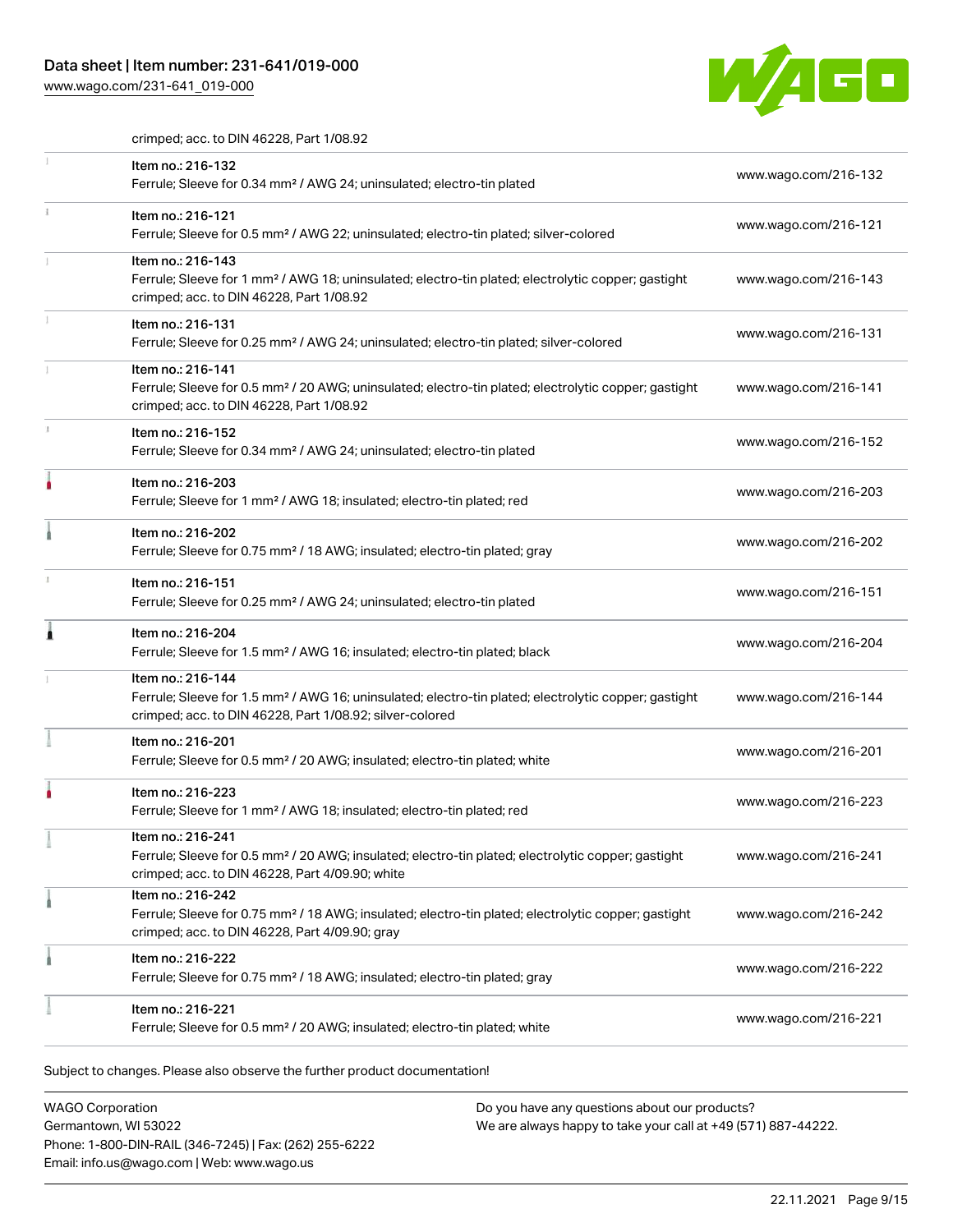# Data sheet | Item number: 231-641/019-000

Email: info.us@wago.com | Web: www.wago.us

[www.wago.com/231-641\\_019-000](http://www.wago.com/231-641_019-000)



|                                                 | Item no.: 216-224<br>Ferrule; Sleeve for 1.5 mm <sup>2</sup> / AWG 16; insulated; electro-tin plated; black                                                                                             | www.wago.com/216-224 |
|-------------------------------------------------|---------------------------------------------------------------------------------------------------------------------------------------------------------------------------------------------------------|----------------------|
|                                                 | Item no.: 216-243<br>Ferrule; Sleeve for 1 mm <sup>2</sup> / AWG 18; insulated; electro-tin plated; electrolytic copper; gastight crimped; www.wago.com/216-243<br>acc. to DIN 46228, Part 4/09.90; red |                      |
| Â                                               | Item no.: 216-244<br>Ferrule; Sleeve for 1.5 mm <sup>2</sup> / AWG 16; insulated; electro-tin plated; electrolytic copper; gastight<br>crimped; acc. to DIN 46228, Part 4/09.90; black                  | www.wago.com/216-244 |
|                                                 | Item no.: 216-263<br>Ferrule; Sleeve for 1 mm <sup>2</sup> / AWG 18; insulated; electro-tin plated; electrolytic copper; gastight crimped; www.wago.com/216-263<br>acc. to DIN 46228, Part 4/09.90; red |                      |
| Â                                               | Item no.: 216-264<br>Ferrule; Sleeve for 1.5 mm <sup>2</sup> / AWG 16; insulated; electro-tin plated; electrolytic copper; gastight<br>crimped; acc. to DIN 46228, Part 4/09.90; black                  | www.wago.com/216-264 |
|                                                 | Item no.: 216-284<br>Ferrule; Sleeve for 1.5 mm <sup>2</sup> / AWG 16; insulated; electro-tin plated; electrolytic copper; gastight<br>crimped; acc. to DIN 46228, Part 4/09.90; black                  | www.wago.com/216-284 |
|                                                 | Item no.: 216-262<br>Ferrule; Sleeve for 0.75 mm <sup>2</sup> / 18 AWG; insulated; electro-tin plated; electrolytic copper; gastight<br>crimped; acc. to DIN 46228, Part 4/09.90; gray                  | www.wago.com/216-262 |
|                                                 | Item no.: 216-301<br>Ferrule; Sleeve for 0.25 mm <sup>2</sup> / AWG 24; insulated; electro-tin plated; yellow                                                                                           | www.wago.com/216-301 |
|                                                 | Item no.: 216-321<br>Ferrule; Sleeve for 0.25 mm <sup>2</sup> / AWG 24; insulated; electro-tin plated; yellow                                                                                           | www.wago.com/216-321 |
|                                                 | Item no.: 216-322<br>Ferrule; Sleeve for 0.34 mm <sup>2</sup> / 22 AWG; insulated; electro-tin plated; green                                                                                            | www.wago.com/216-322 |
| ì                                               | Item no.: 216-302<br>Ferrule; Sleeve for 0.34 mm <sup>2</sup> / 22 AWG; insulated; electro-tin plated; light turquoise                                                                                  | www.wago.com/216-302 |
| Cover                                           |                                                                                                                                                                                                         |                      |
| Cover                                           |                                                                                                                                                                                                         |                      |
|                                                 | Item no.: 231-669<br>Lockout caps; for covering unused clamping units; orange                                                                                                                           | www.wago.com/231-669 |
| Tools                                           |                                                                                                                                                                                                         |                      |
| Operating tool                                  |                                                                                                                                                                                                         |                      |
|                                                 | Item no.: 209-130<br>Operating tool; suitable for 264, 280 and 281 Series; 1-way; of insulating material; white                                                                                         | www.wago.com/209-130 |
|                                                 | Item no.: 209-132<br>Operating tool; for connecting comb-style jumper bar; 2-way; of insulating material                                                                                                | www.wago.com/209-132 |
|                                                 | Item no.: 210-657<br>Operating tool; Blade: 3.5 x 0.5 mm; with a partially insulated shaft; short; multicoloured                                                                                        | www.wago.com/210-657 |
|                                                 | Item no.: 210-720<br>Operating tool; Blade: 3.5 x 0.5 mm; with a partially insulated shaft; multicoloured                                                                                               | www.wago.com/210-720 |
|                                                 | Subject to changes. Please also observe the further product documentation!                                                                                                                              |                      |
| <b>WAGO Corporation</b><br>Germantown, WI 53022 | Do you have any questions about our products?<br>We are always happy to take your call at +49 (571) 887-44222.<br>Phone: 1-800-DIN-RAIL (346-7245)   Fax: (262) 255-6222                                |                      |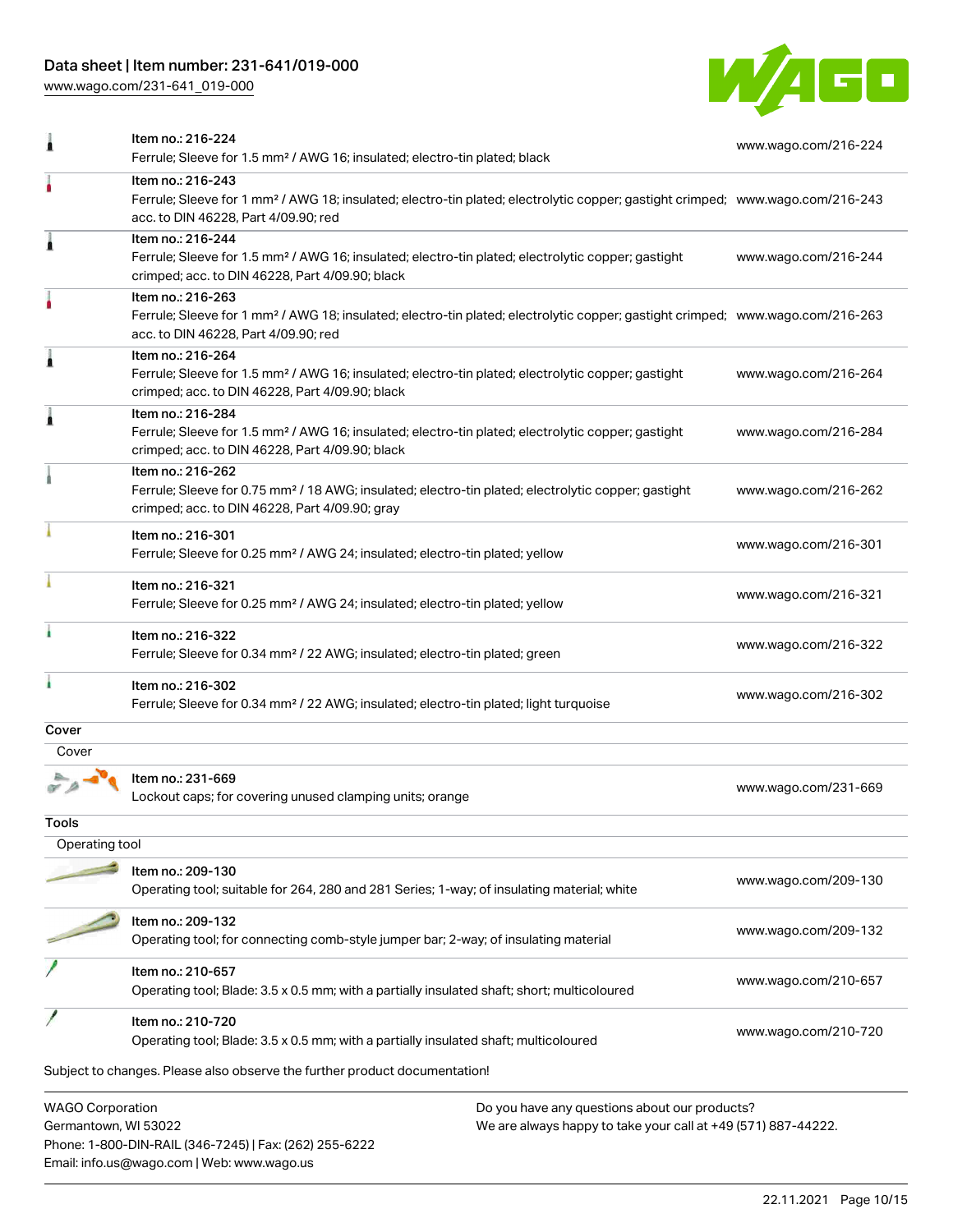# Data sheet | Item number: 231-641/019-000 [www.wago.com/231-641\\_019-000](http://www.wago.com/231-641_019-000)



|                      | Item no.: 231-131<br>Operating tool; made of insulating material; 1-way; loose; white | www.wago.com/231-131 |
|----------------------|---------------------------------------------------------------------------------------|----------------------|
|                      | Item no.: 231-291<br>Operating tool; made of insulating material; 1-way; loose; red   | www.wago.com/231-291 |
|                      | Item no.: 280-432<br>Operating tool; made of insulating material; 2-way; white        | www.wago.com/280-432 |
|                      | Item no.: 280-434<br>Operating tool; made of insulating material; 4-way               | www.wago.com/280-434 |
|                      | Item no.: 280-437<br>Operating tool; made of insulating material; 7-way               | www.wago.com/280-437 |
|                      | Item no.: 280-440<br>Operating tool; made of insulating material; 10-way              | www.wago.com/280-440 |
|                      | Item no.: 280-435<br>Operating tool; made of insulating material; 5-way; gray         | www.wago.com/280-435 |
|                      | Item no.: 280-436<br>Operating tool; made of insulating material; 6-way               | www.wago.com/280-436 |
|                      | Item no.: 280-438<br>Operating tool; made of insulating material; 8-way               | www.wago.com/280-438 |
|                      | Item no.: 280-433<br>Operating tool; made of insulating material; 3-way               | www.wago.com/280-433 |
| Mounting             |                                                                                       |                      |
| Mounting accessories |                                                                                       |                      |
|                      | Item no.: 209-147<br>Self-tapping screw                                               | www.wago.com/209-147 |
|                      | Item no.: 231-194<br>Self-tapping screw; B 2.2x13, fixing hole 1.8 mm Ø               | www.wago.com/231-194 |
|                      | Item no.: 231-195<br>Screw with nut; M2x12; for fixing element                        | www.wago.com/231-195 |
|                      | Item no.: 231-295<br>Screw with nut                                                   | www.wago.com/231-295 |
| Coding               |                                                                                       |                      |
| Coding               |                                                                                       |                      |
|                      | Item no.: 231-129<br>Coding key; snap-on type; light gray                             | www.wago.com/231-129 |
|                      |                                                                                       |                      |

Subject to changes. Please also observe the further product documentation!

WAGO Corporation Germantown, WI 53022 Phone: 1-800-DIN-RAIL (346-7245) | Fax: (262) 255-6222 Email: info.us@wago.com | Web: www.wago.us Do you have any questions about our products? We are always happy to take your call at +49 (571) 887-44222.

22.11.2021 Page 11/15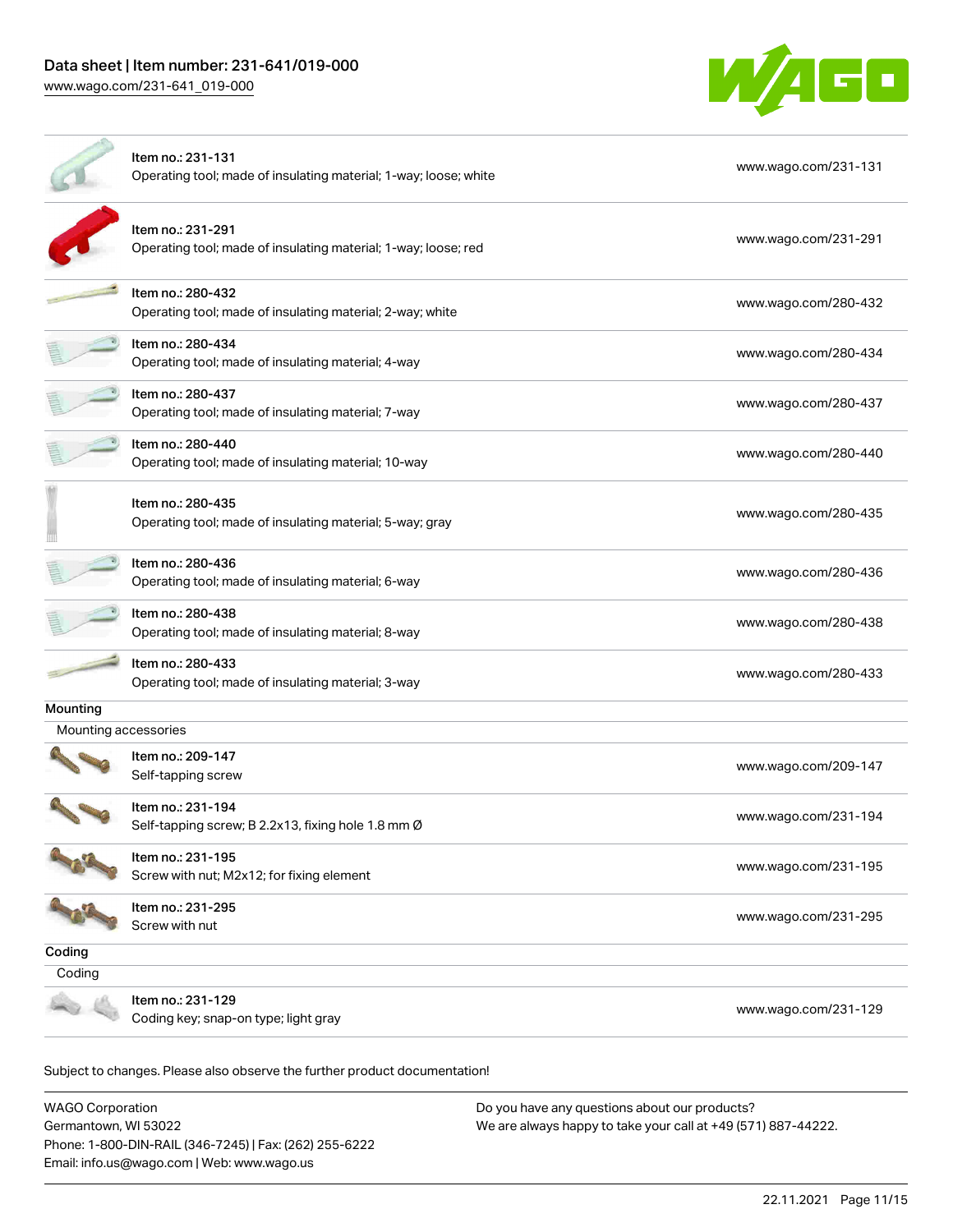

| <b>Downloads</b>                                 |            |               | Download        |
|--------------------------------------------------|------------|---------------|-----------------|
| Documentation                                    |            | pdf<br>2.0 MB |                 |
| <b>Additional Information</b>                    | 2019 Apr 3 |               |                 |
| Technical explanations                           |            |               |                 |
|                                                  |            |               |                 |
| <b>CAD files</b>                                 |            |               |                 |
| CAD data                                         |            |               |                 |
| 2D/3D Models 231-641/019-000                     |            | <b>URL</b>    | Download        |
| CAE data                                         |            |               |                 |
| EPLAN Data Portal 231-641/019-000                |            | <b>URL</b>    | Download        |
| ZUKEN Portal 231-641/019-000                     |            | <b>URL</b>    | Download        |
| EPLAN Data Portal 231-641/019-000                |            | <b>URL</b>    | Download        |
| <b>Environmental Product Compliance</b>          |            |               |                 |
| <b>Compliance Search</b>                         |            |               |                 |
| Environmental Product Compliance 231-641/019-000 |            | <b>LIDI</b>   | <b>Download</b> |

| Environmental Product Compliance 231-641/019-000                                                          | URL | Download |
|-----------------------------------------------------------------------------------------------------------|-----|----------|
| 1-conductor male connector; CAGE CLAMP <sup>®</sup> ; 2.5 mm <sup>2</sup> ; Pin spacing 5.08 mm; 11-pole; |     |          |
| clamping collar; 2,50 mm <sup>2</sup> ; orange                                                            |     |          |

# Installation Notes

Subject to changes. Please also observe the further product documentation!

WAGO Corporation Germantown, WI 53022 Phone: 1-800-DIN-RAIL (346-7245) | Fax: (262) 255-6222 Email: info.us@wago.com | Web: www.wago.us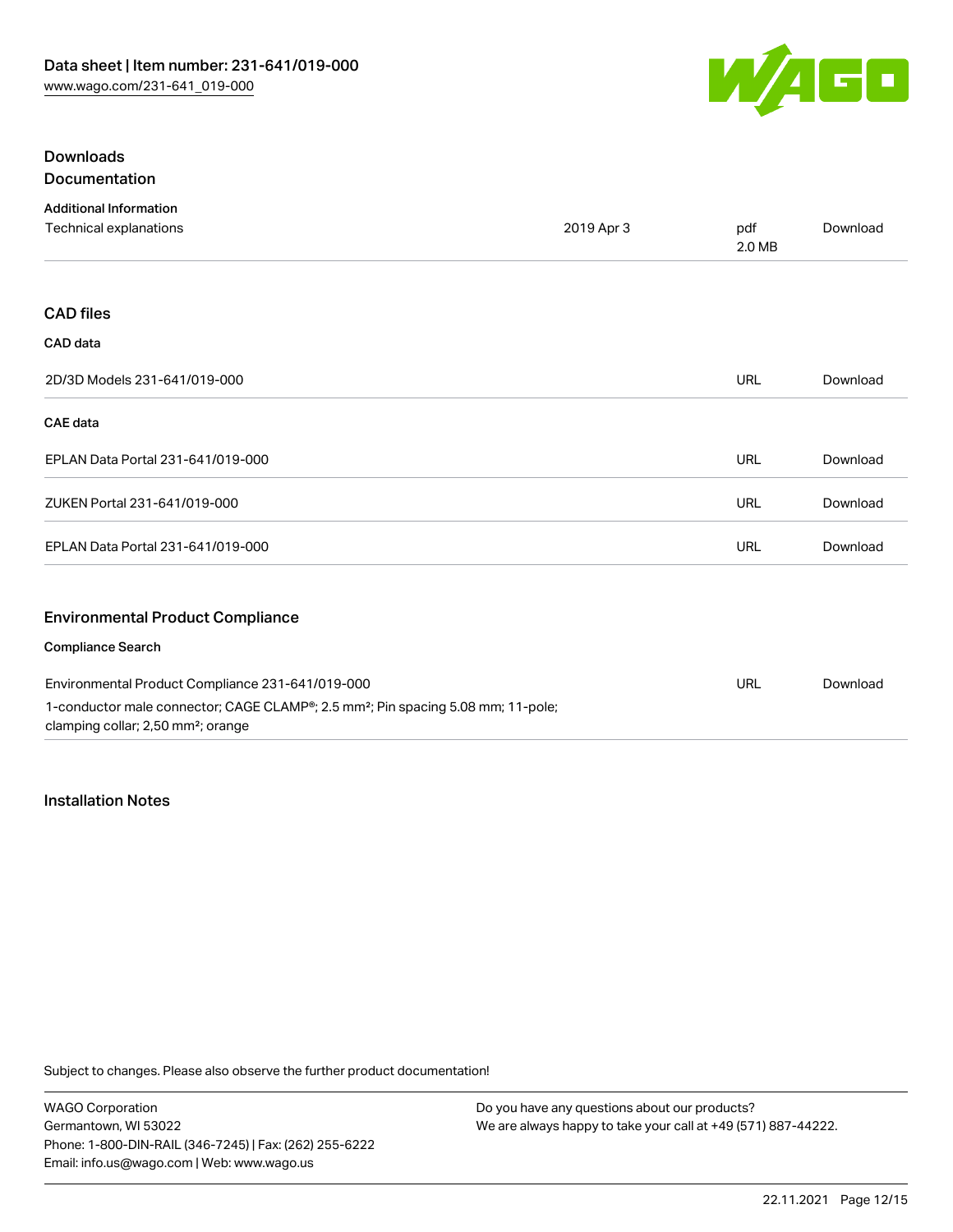



Inserting a conductor via 3.5 mm screwdriver – CAGE CLAMP® actuation parallel to conductor entry.



Inserting a conductor via 3.5 mm screwdriver – CAGE CLAMP® actuation perpendicular to conductor entry.



Inserting a conductor into CAGE CLAMP® unit via operating lever (231-291).



Inserting a conductor via operating tool.

#### Coding



Coding a male header – fitting coding key(s).

Subject to changes. Please also observe the further product documentation!

WAGO Corporation Germantown, WI 53022 Phone: 1-800-DIN-RAIL (346-7245) | Fax: (262) 255-6222 Email: info.us@wago.com | Web: www.wago.us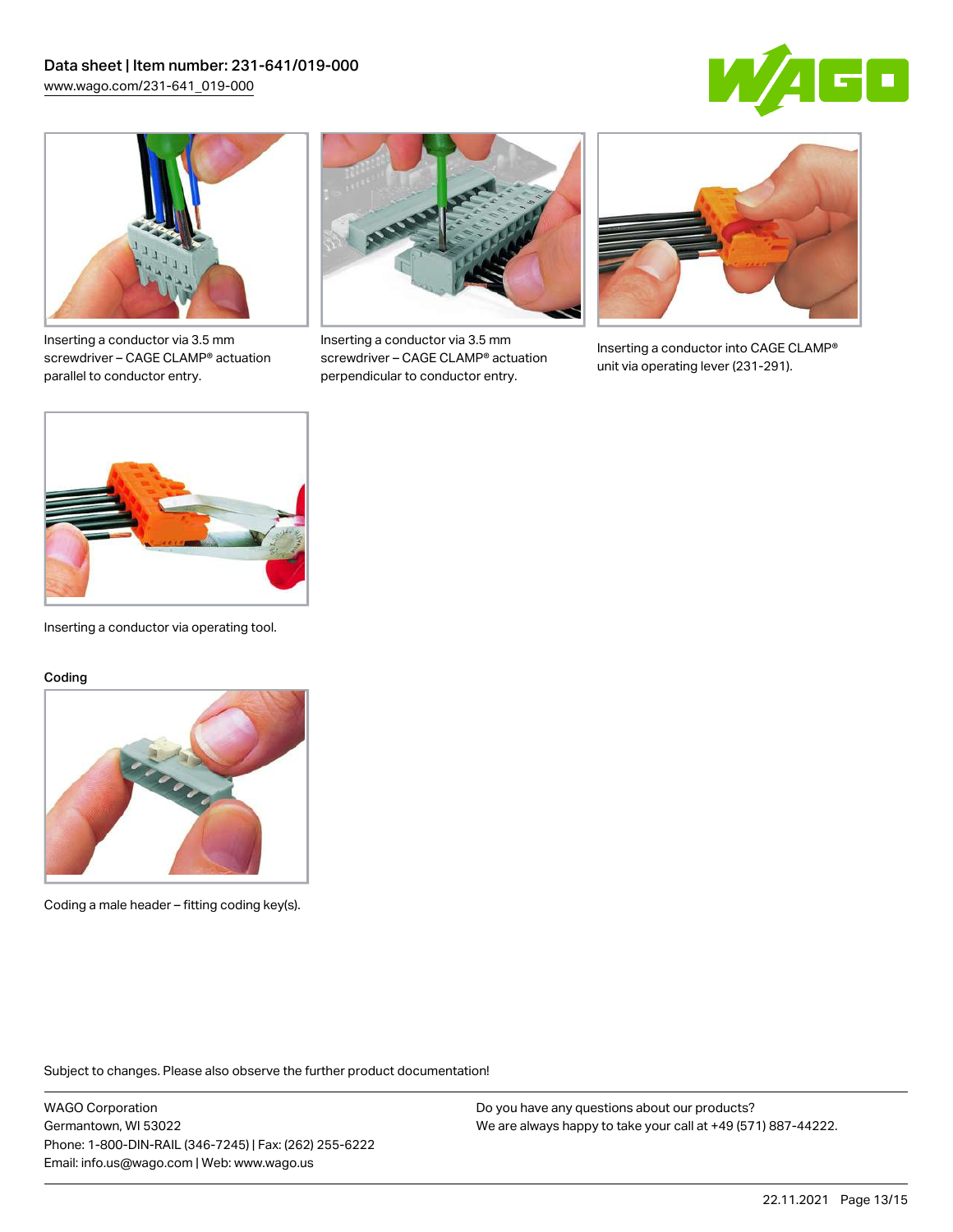



Testing – female connector with CAGE CLAMP®

Integrated test ports for testing perpendicular to conductor entry via 2 or 2.3 mm Ø test plug

Installation



Male connector with strain relief plate



Strain relief housing shown with a male connector equipped with CAGE CLAMP®

Marking

Subject to changes. Please also observe the further product documentation!

WAGO Corporation Germantown, WI 53022 Phone: 1-800-DIN-RAIL (346-7245) | Fax: (262) 255-6222 Email: info.us@wago.com | Web: www.wago.us